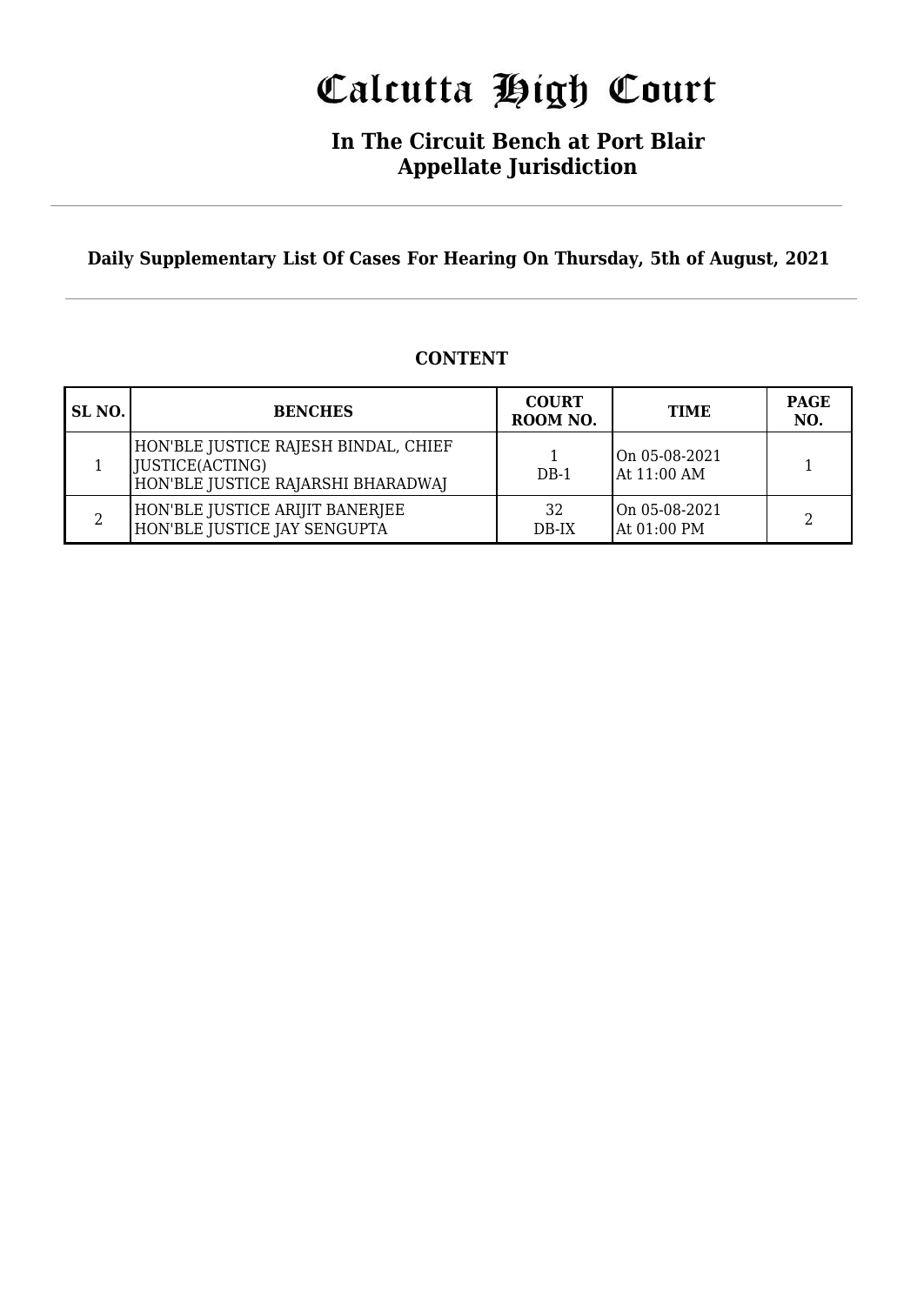

## Calcutta High Court **In The Circuit Bench at Port Blair**

### **Appellate Side**

**DAILY CAUSELIST For Thursday The 5th August 2021**

**COURT NO. 1**

**DIVISION BENCH (DB-1)** 

**AT 11:00 AM**

**HON'BLE JUSTICE RAJESH BINDAL, CHIEF JUSTICE(ACTING) HON'BLE JUSTICE RAJARSHI BHARADWAJ**

**(VIA VIDEO CONFERENCE)**

**FROM PRINCIPAL BENCH**

#### **ADMISSION OF CRIMINAL APPEAL**

|                    | CRA/6/2021 | KARTHICK MONDAL<br>VS<br>THE STATE | D.ILANGO |  |  |
|--------------------|------------|------------------------------------|----------|--|--|
| IA NO: CRAN/1/2021 |            |                                    |          |  |  |
| 2                  | CRA/7/2021 | SUBHAM MAZUMDER<br>VS<br>THE STATE | D.ILANGO |  |  |

IA NO: CRAN/1/2021